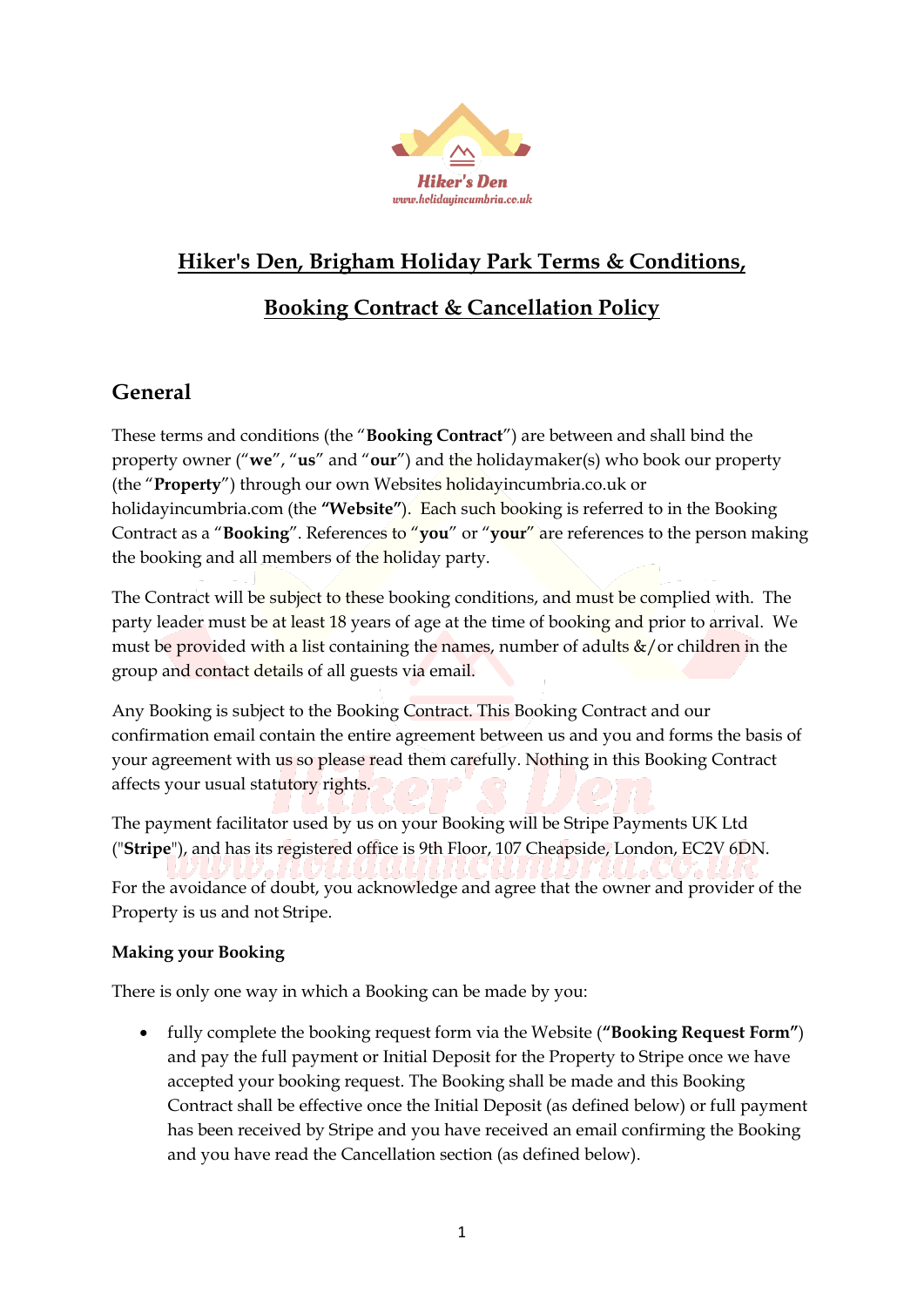If the Booking Request Form requires that you:

- make a payment in full, then you must pay the full amount for the Booking to Stripe by the due date; or
- pay an initial deposit (the **"Initial Deposit"**) followed by a balance payment (the **"Balance"**), then you must make both payments to Stripe within the specified time periods. **The initial deposit must be paid within 3 days of receiving our confirmation of booking email and the balance payment must be paid at least 30 days before your arrival date**.

You shall be required to pay the applicable Cleaning Fee and/or any other fees ("**Other Fees**") as set out in the email confirmation as part of your payment in full or your Balance payment (as applicable).

You should carefully check the details of the Booking Request Form before making any payment to Stripe regarding your Booking, as well as the confirmation email and inform us immediately of any errors or omissions.

#### **Paying for your Booking**

Where you have only paid the Initial Deposit, you are required to send to Stripe your payment for the Balance and you may be required to pay the Cleaning Fee and/or Other Fees within a certain period prior to the arrival date specified in the email confirmation (the "**Arrival Date**"). If you fail to make the balance payment due to us to Stripe in full and on time we shall be entitled to treat your Booking as cancelled by you and the Cancellation Policy (as defined below) shall apply.

#### **If you cancel or amend your Booking**

If you need to cancel or amend your Booking you must write to us or email us as soon as possible. A cancellation or amendment will not take effect until we receive confirmation from you. The cancellation policy described below ("**Cancellation Policy**") applies to your Booking and Stripe will refund any amounts due to you in accordance with the agreed Cancellation Policy.

In the event that: y. holiday incumbria.co.uk

- any Balance required from you is not paid in accordance with the timeframes set out in the Cancellation Policy; or
- you do not arrive at the property within 24 hours of your arrival time without notifying us, then we shall be entitled to treat your Booking as being cancelled by you and the Cancellation Policy shall apply.

#### **If we cancel or amend your Booking**

We would not expect to have to make any changes to your Booking once it is agreed between you and us, but sometimes problems occur and we do have to make alterations or, very occasionally cancel Bookings.

If this does happen, we will contact you as soon as is reasonably practical and inform you of the cancellation or the change to your Booking. If we cancel your Booking, Stripe will refund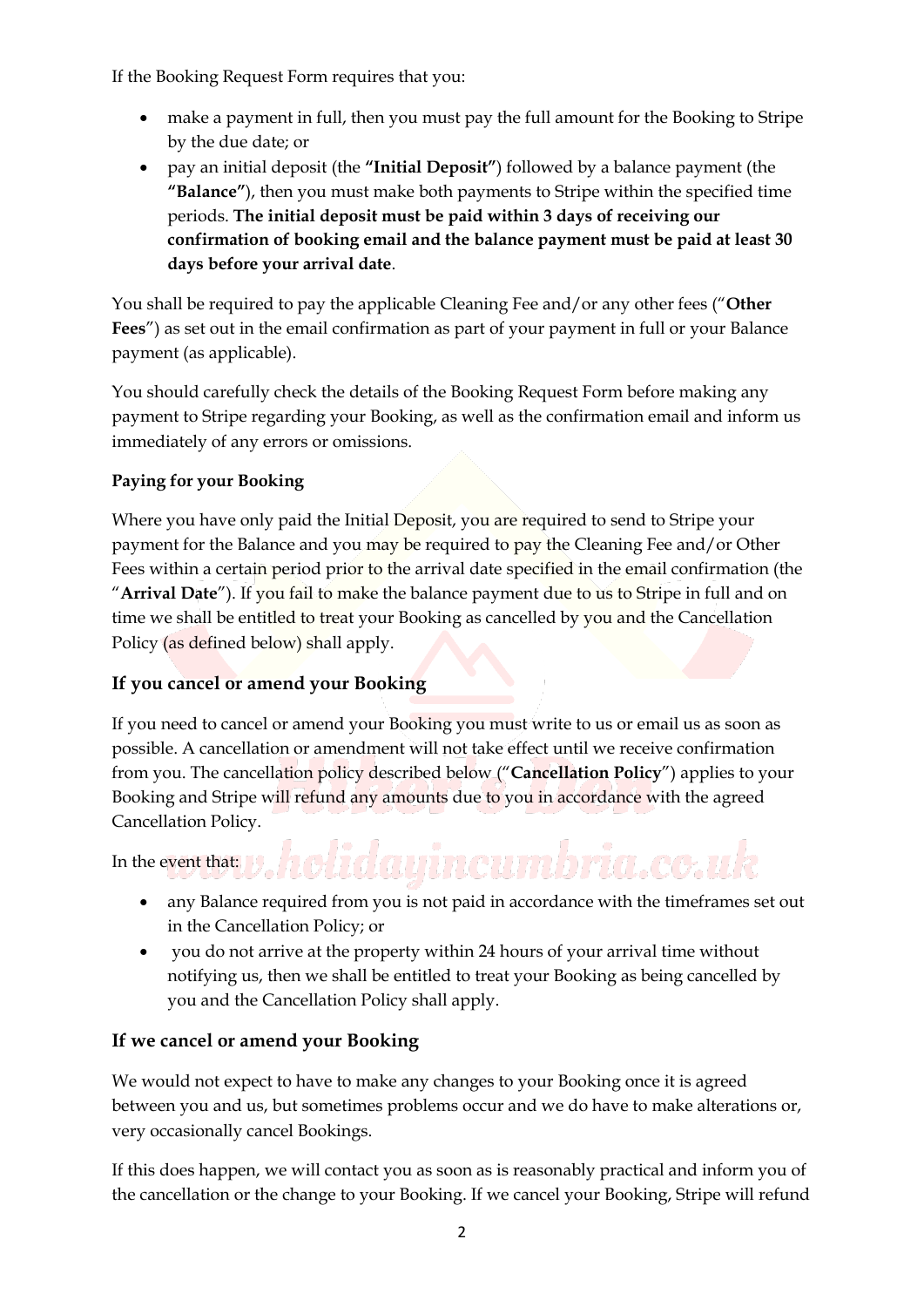any fees you have already paid to them. However, we will not be liable to refund you for any fees you may have paid to any third party in connection with your holiday (including, without limitation, fees for travel, entertainment, activities or insurance).

#### **The Property**

You can arrive at the Property after the time specified by us on the Arrival Date for your holiday and you must leave by the time specified by us on the departure date we give you. We will let you know these times in writing in advance of your stay.

If your arrival will be delayed, you must contact the person whose details are given on the booking confirmation email so that alternative arrangements can be made. If you fail to do so you may not be able to gain access to the Property. If you fail to arrive by midday on the day after the Arrival Date and you do not advise the contact of your anticipated late arrival we may treat the Booking as having been cancelled by you and we shall be under no obligation to refund you via Stripe for fees already paid to us.

### **Your obligations**

You agree to comply with the regulations set out in any property manual at the Property and any other regulations reasonably specified by us from time to time and ensure that they are observed by all members of your party. You agree to keep and leave the Property and the furnishings, including items such as kitchen equipment, crockery and glasses clean and in good condition.

You agree not to cause any damage to the walls, doors, windows or any other part of the Property, internally or externally, nor to do anything that may be reasonably considered to cause a nuisance or annoyance to us or to any other occupier of adjoining or neighbouring properties.

You agree to take all necessary steps to safeguard your personal property while at the Property.**\*\***

You agree to ensure that each member of your party is covered by comprehensive travel insurance (including cancellation, flight delays, loss and damage to baggage and other property) and health insurance (including illness which also covers Covid-19, evacuation and repatriation coverage). If you start to show symptoms of Covid-19 or test positive while staying at our property you must vacate as soon as possible, you or any member of your party must not under any circumstances self isolate at our property and you must inform us immediately if you have to vacate the property for this reason.

You cannot allow more people to stay in the Property than expressly authorised, nor can you significantly change the makeup of the party during your stay in the Property, nor can you take your pet into the Property unless permitted by us in writing in advance. If you do so, we can refuse to hand over the Property to you, or can require you to leave it. We will treat any of these circumstances as a cancellation of the Booking by you and we shall be under no obligation to refund you for any fees already paid to us in those circumstances. Any refund will be at our sole discretion.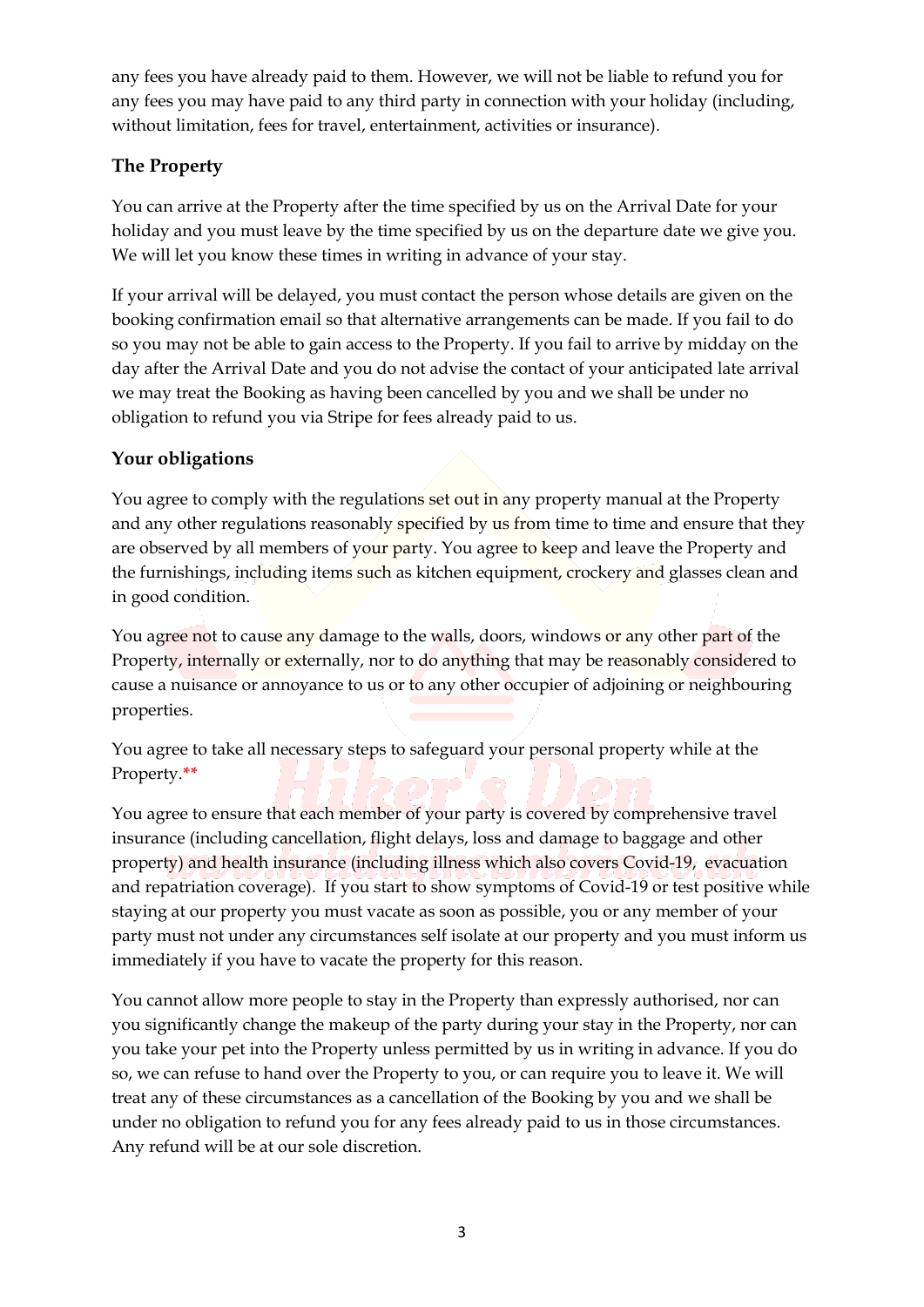You agree to allow us or any representative of ours access to the Property at any reasonable time during your stay for the purpose of essential repairs, in an emergency or to ensure you are complying with this Booking Contract.

**\*\***If you leave any personal belongings at the property, you are responsible to cover the full cost of return. Please let us know as soon as you become aware you have left something behind and we will endeavour to locate the lost property for you. Once located it is then your responsibility to arrange a Courier, to collect from Brigham Holiday Park Site Office, for the safe return. If we arrange the return on your behalf there will be a additional  $£15$ Administration Fee payable to us, before the return is initiated.

#### **Pets**

We allow one medium or two small dogs to stay free of any additional charge. We may allow more dogs to stay but this must be agreed in writing before arrival. No other kinds of pets are accepted.

#### **Complaints**

Every effort has been made to ensure that you have an enjoyable and memorable holiday. If however, you have any cause for complaint it is important that remedial action is taken as soon as possible. It is essential that you contact us if any problem arises so that it can be speedily resolved. It is often extremely difficult (and sometimes impossible) to resolve problems properly unless we are promptly notified. Discussion of any criticisms with us whilst you are in residence at the Property will usually enable any shortcomings to be rectified straightaway. In particular, complaints of a transient nature.

(for example, regarding preparation or heating of the Property) cannot possibly be investigated unless registered whilst you are in residence at the Property.

If any complaint cannot be resolved during your holiday, you must write to us or email us with full details within 28 days of the end of your Booking.

For the avoidance of doubt, you shall always contact us and not Stripe if you have any complaint in relation to your Booking or the Property.

# **Limit of Liability**

Our maximum liability for losses you suffer as a result of us acting in breach of this Booking Contract is strictly limited to the amounts received by us in relation to your Booking. We shall not be liable for any losses which are not a foreseeable consequence of us breaching this Booking Contract. Losses are foreseeable where they could be contemplated by you and us at the time your Booking is confirmed by us.

Your Booking is made as a consumer for the purpose of a holiday and you acknowledge that we will not be liable for any business losses howsoever suffered or incurred by you.

For the avoidance of doubt, Stripe shall not be liable to you or responsible for:

• any issue between you and us regarding the Booking;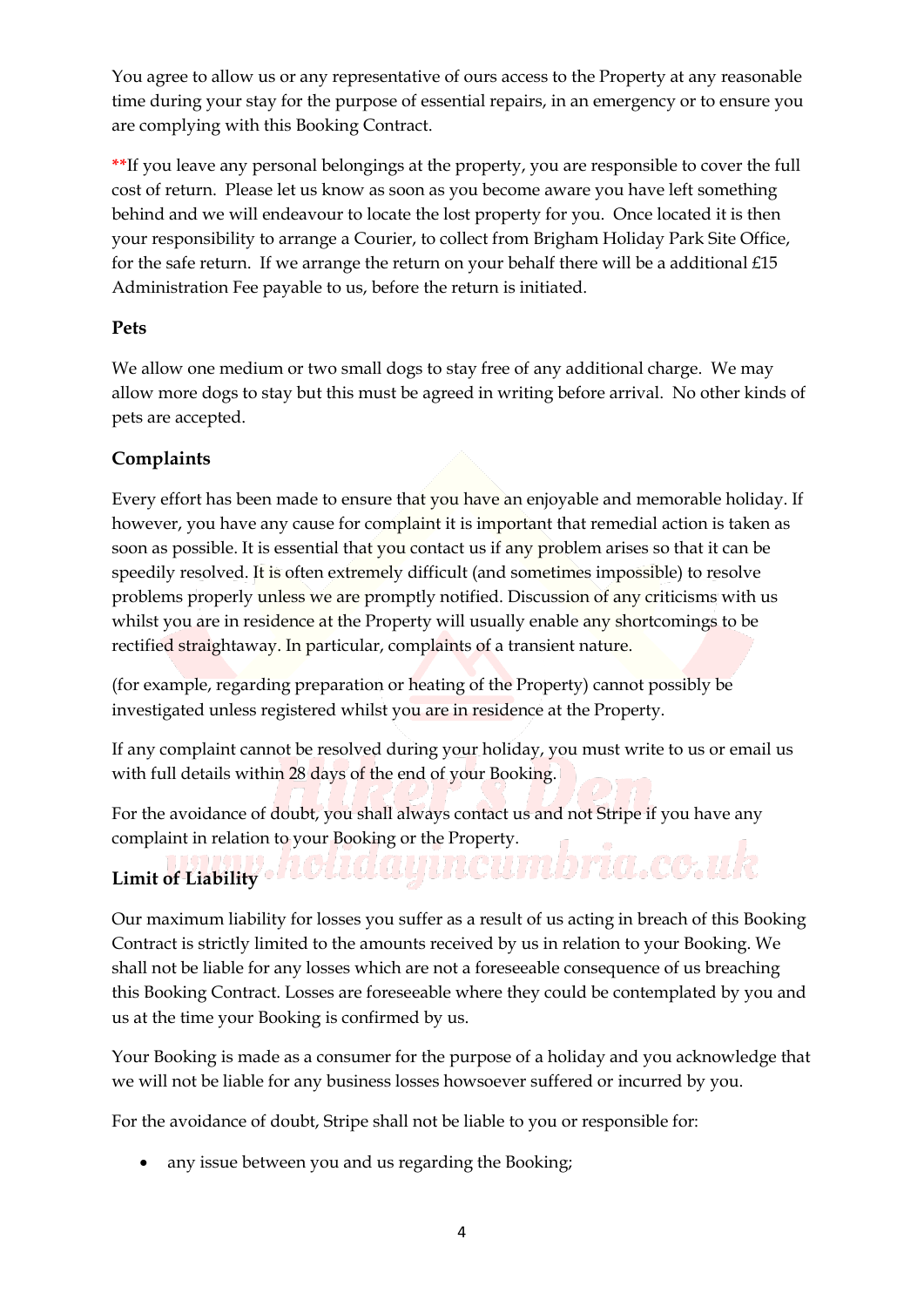- any failure in relation to any payments due to the failure of a payment solution provided by a third party; and
- the rejection of any payment of yours by a third party payment solution provider.

This does not exclude or limit in any way our liability for death or personal injury caused by our negligence or for fraudulent misrepresentation; or for any matter for which it would be illegal for us to exclude or limit, or attempt to exclude or limit, our liability.

#### **Law and Jurisdiction**

This Booking Contract (including any non-contractual obligations arising under or in relation to this Booking Contract) between you and us is governed by the law of England and Wales and we both agree that any dispute, matter or other issue which arises between us will be exclusively dealt with by the Courts of England and Wales.

#### **Miscellaneous**

You may not transfer your Booking or any rights and responsibilities under this Booking Contract to any other person, without our prior written consent.

If at any time any part of this Booking Contract is held to be unenforceable for any reason under any applicable law, that part shall be deemed omitted and the enforceability of the remaining parts shall not in any way be affected by that omission.

This Booking Contract, together with the Cancellation Policy and our confirmation email contain the entire agreement between us and you relating to the Booking and shall supersede any previous agreements, arrangements or discussions between you and us, whether oral or in writing. No representation, undertaking or promise shall be taken to have been given or be implied from anything said or written in negotiations between you and us prior to receiving the confirmation email except as expressly stated in this Booking Contract. Neither you nor us shall have any remedy in respect of any untrue statement made by the other upon which that party relied in entering into this Booking Contract (unless such untrue statement was made fraudulently) and that party's only remedy shall be for breach of contract as provided in this Booking Contract. We will not be in breach of this Booking Contract, or otherwise liable for any failure or delay in performance, arising from any circumstances beyond our reasonable control including, without limitation, flood, fire, explosion or accident.

# **Cancellation Policy**

If you need to cancel your booking you must notify us in writing or email us as soon as possible.

If your booking has to be cancelled because our property is put under Government Restrictions and has to close and the period of closure covers your booking **you will be refunded in full.**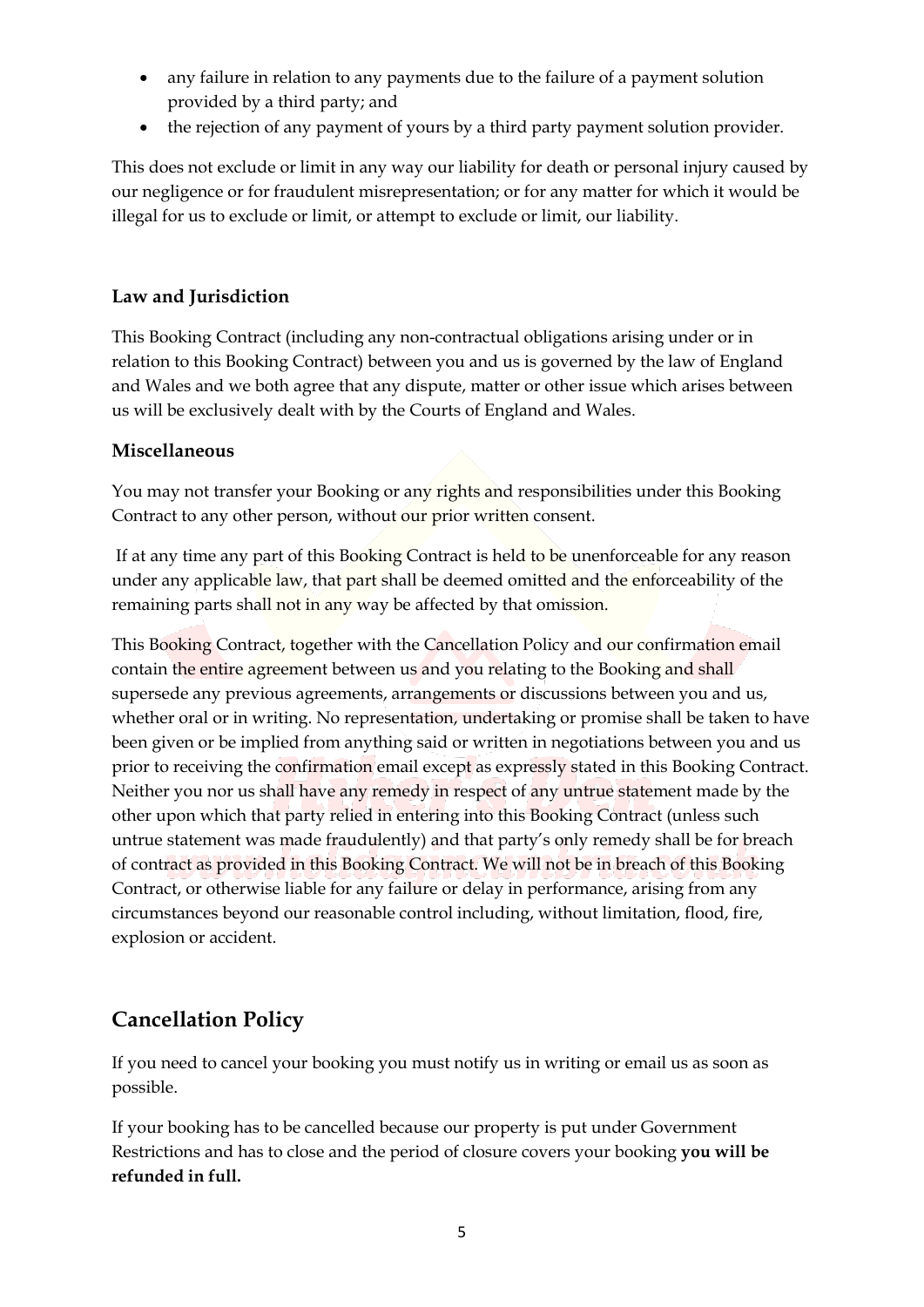In the event that your given address is put into Local/Regional Lockdown rendering you unable to travel, and the period of restriction covers your booking **you will be refunded in full.**

If your booking has to be cancelled because our property has to close through Force Majeure, meaning any of the following circumstances which may hinder or prevent the performance by us of the Contract, including but not limited to: **(a)** acts of God, flood, drought, earthquake or other natural disaster; **(b)** epidemic or pandemic; **(c)** terrorist attack, civil war, civil commotion or riots, war, threat of or preparation for war, armed conflict, imposition of sanctions, embargo, or breaking off of diplomatic relations; **(d)** nuclear, chemical or biological contamination or sonic boom; **(e)** any law or any action taken by a government or public authority, including without limitation imposing a restriction, prohibition, or failing to grant a necessary licence or consent; **(f)** collapse of buildings, fire, explosion or accident; **(g)** non-performance by our suppliers or contractors; and **(h)** failure of utility service, and the period of closure covers your booking you **will be refunded in full**.

**Customer inability (or the inability of any, some or all of your intended party) or disinclination to travel to and stay at our property for any reason.** This includes - but is not limited to - illness (including Covid-19) a requirement or recommendation to self-isolate or quarantine, shielding, a call to jury duty, military service, incarceration, change in personal or work circumstances, family emergencies, travel delays, vehicle breakdown, and delays with public transport. These remain your risk and do not give rise to a right to cancel or to receive a refund unless we re-let our property, other than according to the sliding scale below. you are strongly recommended to take out UK travel insurance to cover these eventualities. **if you choose not to take out UK travel insurance, then you accept responsibility for any loss that you may incur due to your cancellation.**

| Number of days before start of holiday that<br>notification of cancellation is received* | The percentage of the total of booking<br>value payable by you |
|------------------------------------------------------------------------------------------|----------------------------------------------------------------|
| More than 60 days                                                                        | 5% of the booking cost                                         |
| ۰                                                                                        |                                                                |
| 45 - 59 days                                                                             | 40% of the booking cost                                        |
| $30 - 44$ days                                                                           | 50% of the booking cost                                        |
| $3 - 14$ days                                                                            | 90% of the booking cost                                        |
| $0 - 2$ days                                                                             | 100% of the booking cost                                       |

**\***In order to ensure speedy receipt, and thereby processing of cancellations, we recommend that you send written notification of cancellation by email requesting confirmed receipt. The effective date of cancellation is when written notification is received by us. Any amounts due for refunding will be made within 14 days.